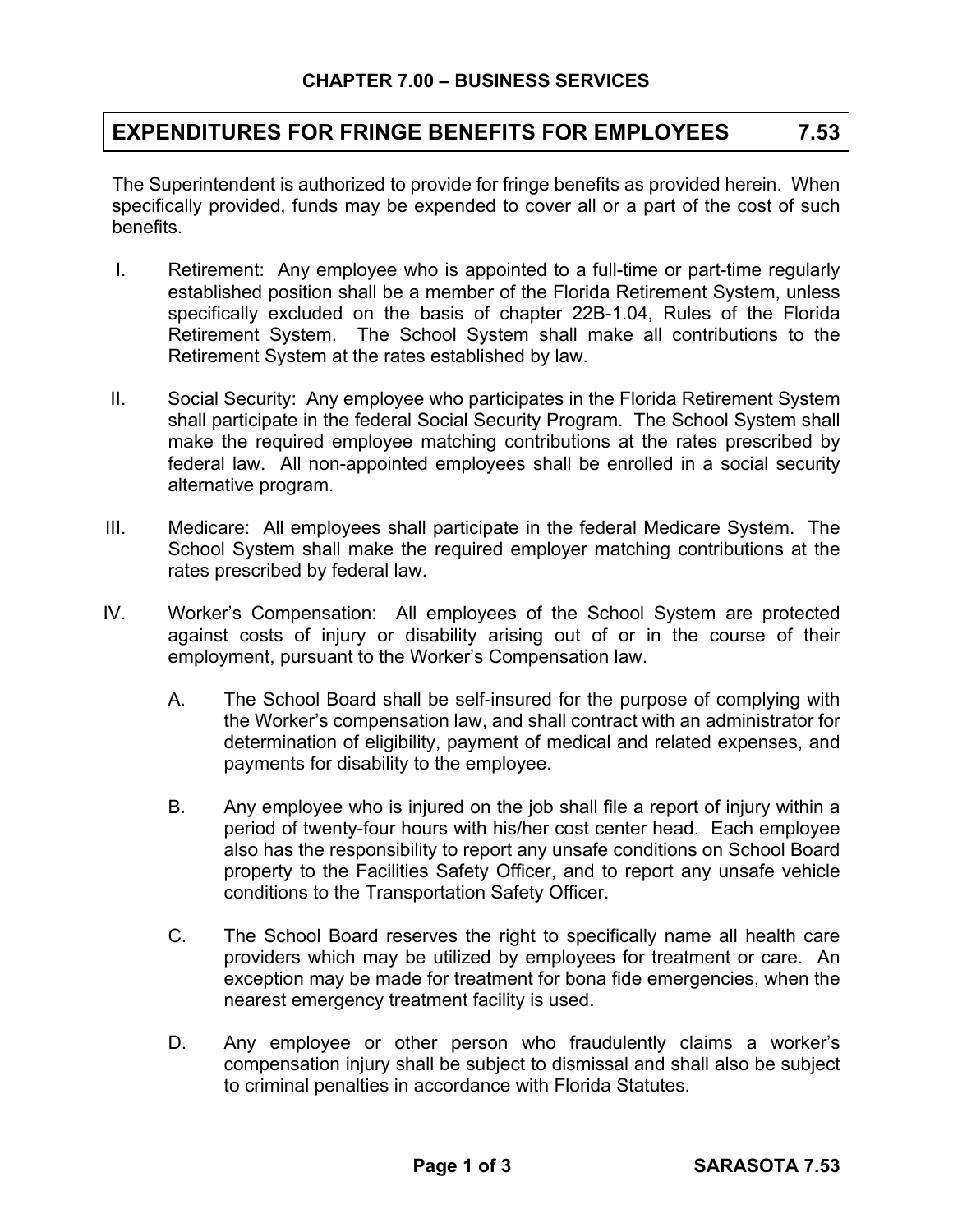## *CHAPTER 7.00 - BUSINESS SERVICES*

- V. Hospitalization Insurance: The School System shall provide and pay for the costs of hospitalization insurance coverage for all full-time employees of the board, working at least 20 hours per week, pursuant to Section 112.08, Florida Statutes.
	- A. Each full-time board appointed employee shall be afforded the opportunity to purchase spouse and/or family coverage at his individual expense.
	- B. Pursuant to Section 112.0801, Florida Statutes, retirees of the School System shall retain rights to participate in all insurance plans offered active employees. Such participation shall be at the retiree's expense. At time of retirement, each employee shall be notified of his right to continue participation in the Board's insurance programs. The employee must be participating in the benefit, prior to retirement, to continue the benefit in retirement.
- VI. Cafeteria Plan: A cafeteria plan shall be provided for all full-time board appointed employees working at least 20 hours per week. The School Board reserves the right to name the administrator of the Plan.
	- A. The School Board reserves the right to discontinue the provision of a cafeteria plan if Internal Revenue code changes disallow cafeteria plans, or substantially change the provisions of the cafeteria plan. The School Board shall not be liable for any damages as a result of any negative Internal Revenue Service ruling regarding the tax exempt status of the cafeteria plan.
- VII. Continuation of Health Benefits: Effective January 1, 1987, all employees and/or dependents who participate in the hospitalization plan (including a Health maintenance Organization) offered by the School Board shall be eligible for the continuation in health benefits as provided by Public Law 99-272, title X, otherwise known as the "Consolidated Omnibus Budget Reconciliation Act (COBRA)." The only exception to continuation of benefits is for an employee who may be terminated for gross misconduct. The continuation of health benefits under this provision shall be at the expense of the employee or dependent, based on the group rate established for regular employees of the School Board.
	- A. This extension of health benefits shall be offered the employee and/or his dependents when one or more of the following conditions exist:
		- 1. Termination of the employee (except for gross misconduct);
		- 2. Death of the employee;
		- 3. Employee becomes eligible for Medicare;
		- 4. Divorce or separation of the employee;